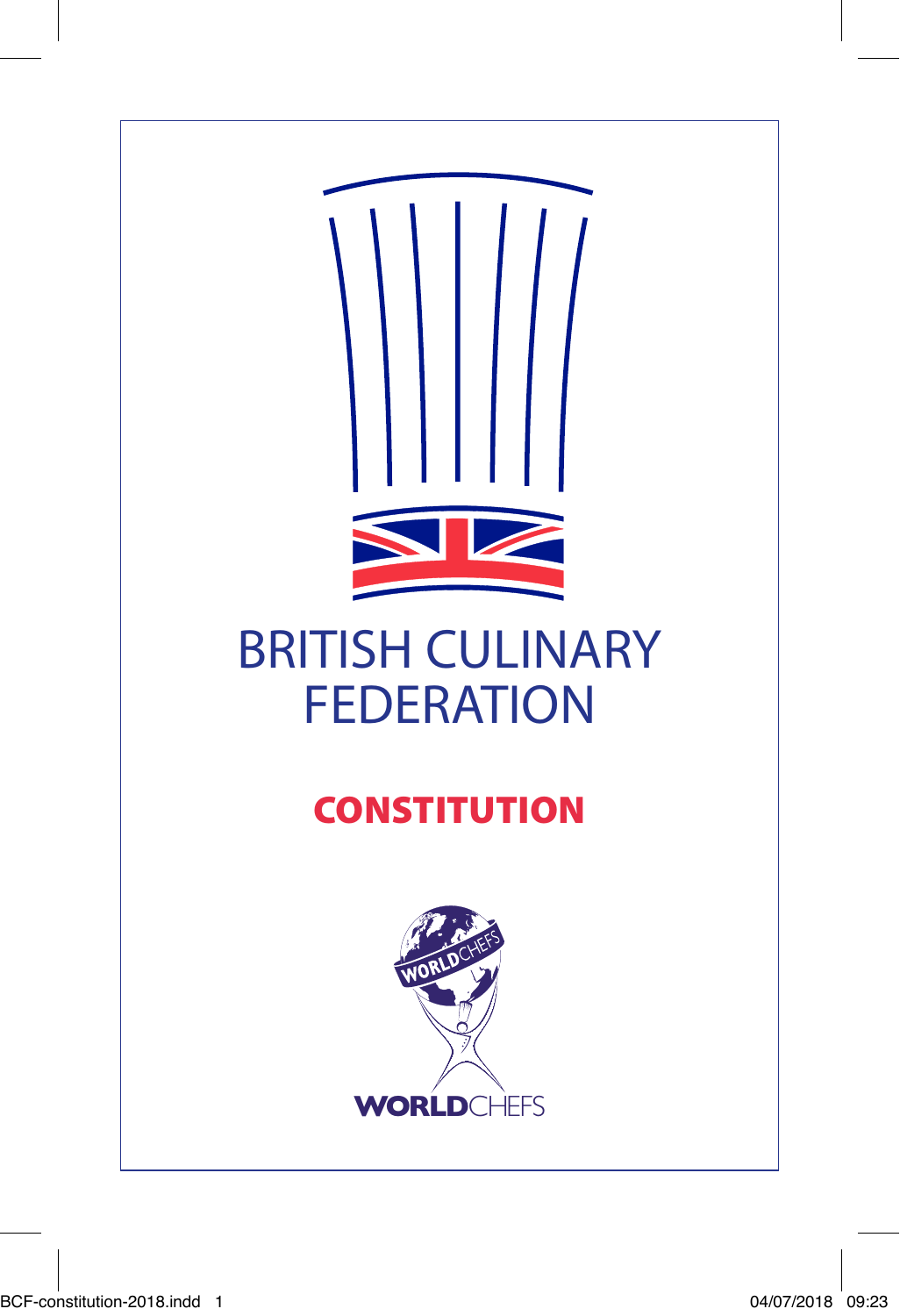#### **BRITISH CULINARY FEDERATION MISSION STATEMENT**

The British Culinary Federation is a non political professional chefs' association, dedicated to maintaining and improving the culinary standards of cuisine in the United Kingdom. This is achieved by education, training and professional development of our national membership as an authority and opinion leader on food in the UK.

| Name:   | The name of the association is The British CulinaryFederation. |
|---------|----------------------------------------------------------------|
| Office: | PO BOX 10532, Alcester, Warwickshire, B50 4ZY.U.K.             |
| Tel/Fax | $++44(0)$ 1789 491218.                                         |

- 1.1 The Federation is called "The British Culinary Federation" and shall consist of an unlimited number of Active Members, Associate Members, Corporate Members, Culinary Partners, (Platinum, Gold, Silver & Bronze) Honorary and Retired Members (State Pensionable age) of long standing.
- 1.2 The objectives of the Federation are as follows:
- 1.3 To raise the profile of professional chefs throughout the United Kingdom.
- 1.4 To represent the views and aspirations of the membership.
- 1.5 To act as a forum for the exchange of ideas, knowledge and skills.
- 1.6 To formulate plans to enhance the educational opportunities, both academic and vocational, for all chefs.
- 1.7 To encourage other relevant trade associations to join the Federation.
- 1.8 To become the leading consultative body for chefs within the hospitality and catering industry.
- 1.9 To further the aims and objectives of Worldchefs, the World Association of Chefs' Societies (WACS).
- 1.10 To organise the selection of junior and senior culinary teams to officially represent England in Worldchefs (WACS) officiated competitions world-wide.
- 1.11 To promote fellowship and goodwill by arranging social activities for the benefit of the membership.

#### **2. MEMBERSHIP**

2.1 The British Culinary Federation was initially formed from the amalgamation of the membership of the Chefs and Cooks Circle and Midlands Association of Chefs in 2005.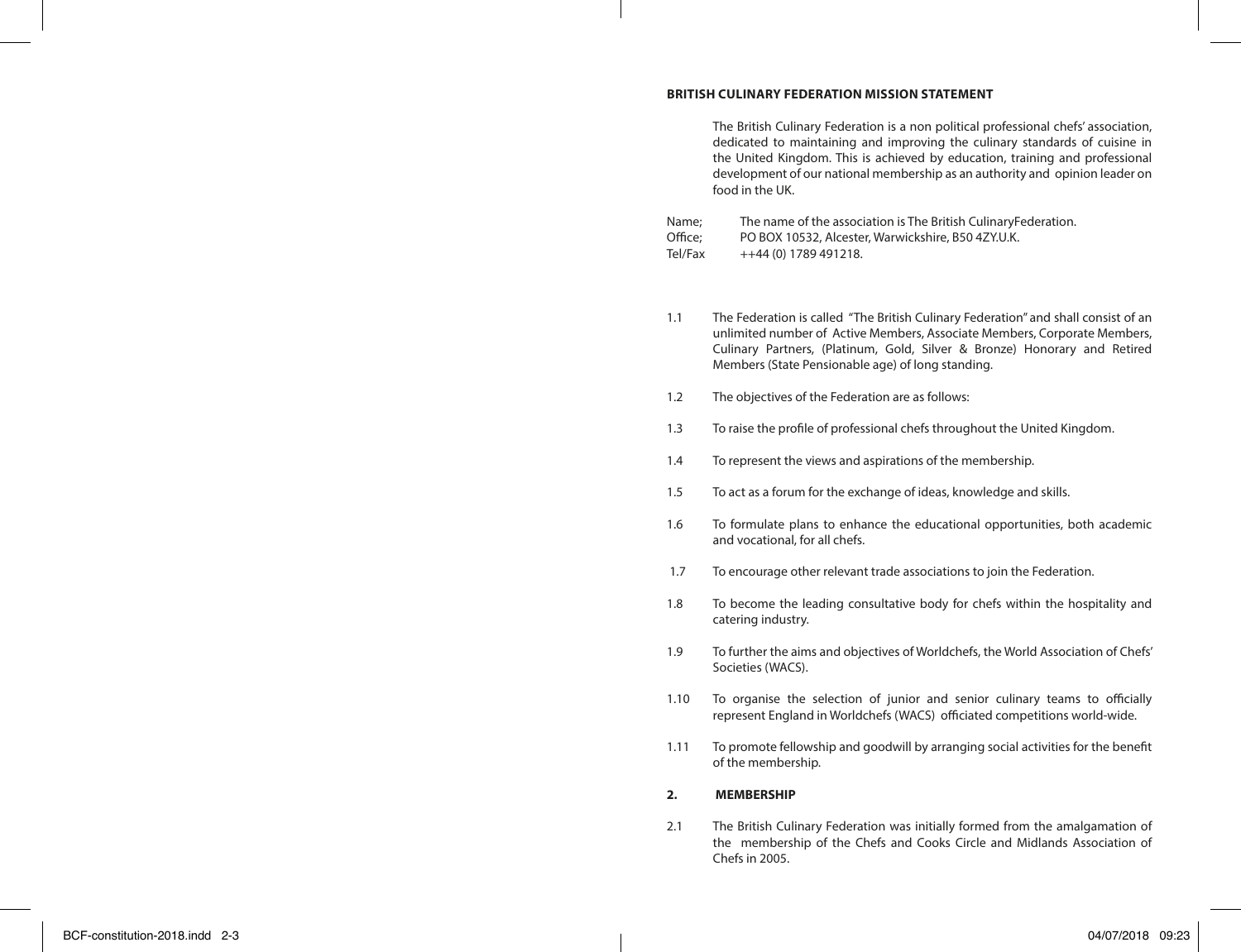- 2.2 Members will receive a Certificate of Membership which includes membership of Worldchefs (WACS); BCF lapel pin; the official magazine, Culinary News; a copy of the constitution and any other information connected with the British Culinary Federation.
- 2.3 Membership of the British Culinary Federation automatically ensures membership of Worldchefs, the World Association of Chefs' Societies (WACS). Members are entitled and encouraged to attend Worldchefs(WACS) World Congresses which are held biennially, but without individual voting rights, plus other Worldchefs/ WACS events, including the Worldchefs Northern European meeting, held annually.

### **3. MEMBERSHIP CATEGORIES AND FEES**

- 3.1 Membership categories within the British Culinary Federation are as follows:
- i. Junior Member (up to age of 23)
- ii. Associate Member
- iii. Chef Member
- iv. Corporate Member ( max 4 )
- v. Culinary Partner ( Platinum )
- vi. Culinary Partner ( Gold )
- vii. Culinary Partner ( Silver )
- viii. Culinary Partner (Bronze)<br>ix. Retiring Members at State
- Retiring Members at State Pensionable age.
- x. Honorary Member (Awarded)

### **4. FEES/SUBSCRIPTIONS**

4.1 Subscriptions to be paid annually, preferably by Direct Debit. Current subscription rates can be obtained from the British Culinary Federation's website or the Administrator/Secretary.

### **5. EXECUTIVE COUNCIL**

- 5.1 The inaugural British Culinary Federation Executive comprised of 4 members from the joining associations (2 from each Association) The Chefs & Cooks Circle and the Midland Association of Chefs. This initial Executive Council served for a probationary term of 2 years from the date of appointment.
- 5.2 The term of office for the Executive Council is to be ongoing. There is no restriction on the number of years a member may serve on the Executive Council subject to correct conduct, commitment and professionalism towards the Federation.

### **5.3 EXECUTIVE COUNCIL**

The Executive Council is comprised of:

- (i) Honorary President
- ( ii ) President
- ( iii ) Executive Vice President
- (iv) Vice-Presidents
- 5.4 The Executive Council is to ensure that the Committee of Management carries out the business of the British Culinary Federation effectively and efficiently and that it complies with the constitution of the Federation. It should also ensure that the aims and objectives of the British Culinary Federation are observed.
- 5.5 The Executive Council is empowered to suspend and/or dismiss any/all member(s) of the Committee of Management, if it believes the constitution has been compromised. However, it must call an EGM within 28 days to ratify the suspension and or dismissal.

### **5.6 HONORARY PRESIDENT**

As a special honour, the membership of the British Culinary Federation, on advice from the Executive Council and the Committee of Management, may grant the title of Honorary President of the British Culinary Federation. There can only be one one Honorary President at any particular time.

#### **5.7 HONORARY MEMBER OF BRITISH CULINARY FEDERATION**

Nominations for Honorary Membership must be approved by the BCF Executive Council and the Council of Management.

Nominations for Honorary Membership should be forwarded to the Administrator/Secretary with a written statement on why they should be considered for Honorary Membership. This award is for persons who, over the years, have contributed to the BCF and have been an inspiration in our industry. Current members of the BCF Board and Executives are not eligible for Honorary Menbership whilst in office.

#### **6. COMMITTEE OF MANAGEMENT**

6.1 The Committee of Management shall comprise of the following officers:

Chairman Vice-Chairman Treasurer International Culinary Team Manager Social Events Officer Culinary Partners Liaison Officer Competitions Officer Youth/Education Liaison Officer Magazine Editor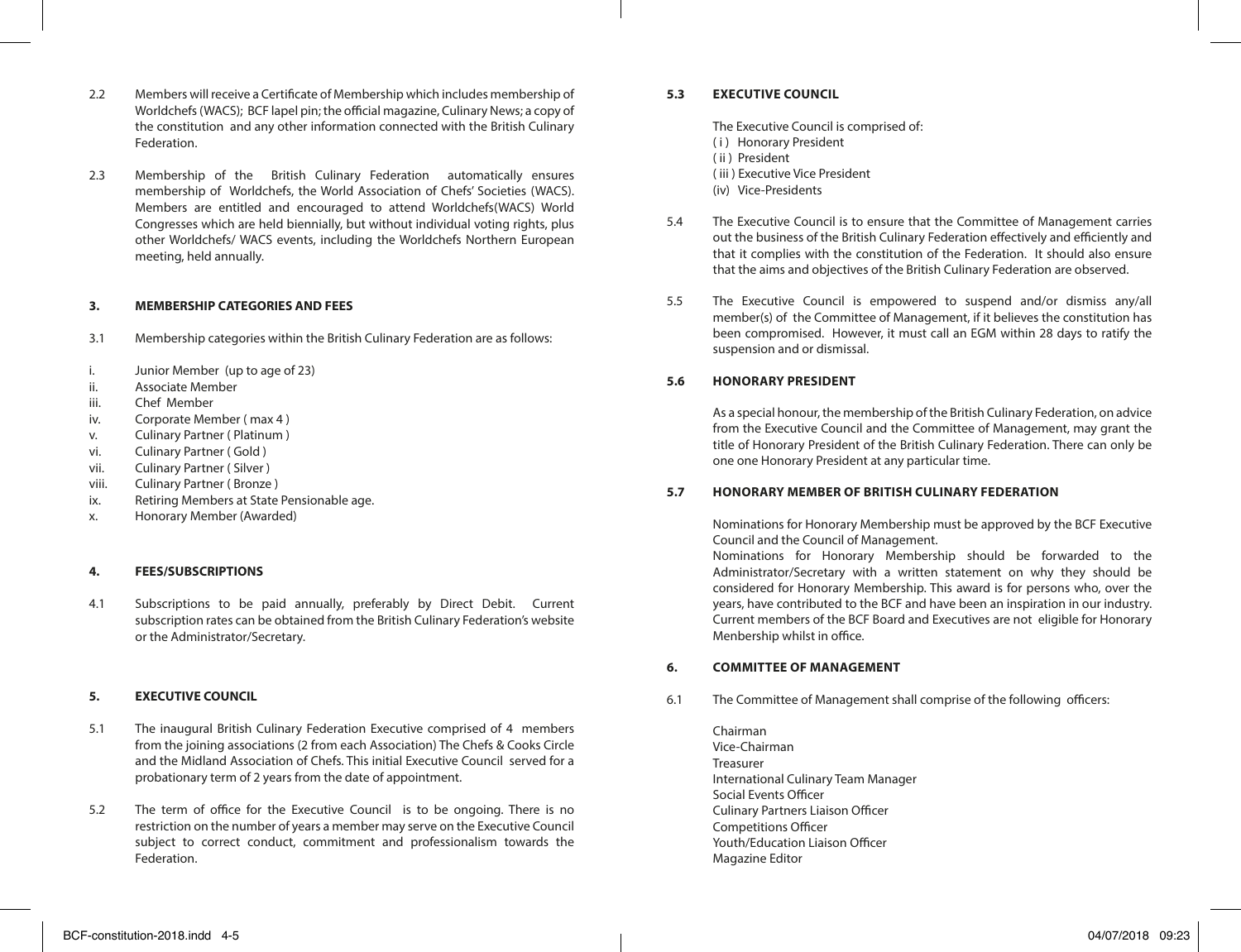WACS Liaison Officer Fundraising Officer Sponsorship Officer Toques Blanches Liaison Officer Administrator/Secretary (Ex Officio) Communications/Website Officer (Ex Officio)

- 6.2 The term of office for the Committee of Management is for 2 years from the date of appointment with the option of a further two years of office, should they wish and no other suitable person stands for election and with the approval of the Executive Council and Committee of Management.
- 6.3 The Committee of Management will, prior to the Annual General Meeting, announce the Chairman and Vice Chairman for the coming year. It will take into account the seniority, suitability and worthiness of the candidate. Members will receive notification of the Chair and Vice-Chair selected for the ensuing 2 years, in a notice concerning the Annual General Meeting, along with the nominations received for the Committee of Management.
- 6.4 The Administrator/Secretary is an ex-officio paid appointee and will be selected by the committee and the appointment confirmed at each Annual General Meeting. He/she will remain in office during the pleasure of the committee. An assistant secretary may be co-opted to assist in secretarial duties.
- 6.5 The Chair will preside at all committee meetings and general meetings. He/she and the Treasurer shall ensure that all the books of the Federation are accurately and correctly maintained. In the absence of the Chair, the Vice-Chair will preside. In the case of absence of both the Chair and Vice-Chair, then the meeting will be postoned until a date can be arranged at which the Chair or Vice-Chair can preside. In exceptional circumstances the meeting can be chaired by the President or Vice President, with the approval of the Committee of Management. A minimum of six members will form a quorum at committee meetings.
- 6.6 Nominations for the Committee of Management shall be made in writing to the Admistrator/Secretary at least 28 days prior to the AGM. Voting will take place at the AGM. Only members in good standing (ie. up to date with subscriptions) are eligible to vote.
- 6.7 Election votes can be cast in person at the AGM by paid up members only, or by email to the Administrator/Secretary.
- 6.8 The Committee of Management may co-opt to the committee extra members in good standing to assist in its duties. These co-opted members may not fulfill the posts of Chair, Vice-Chair or Treasurer. Co-opted members may only serve until the next AGM, where they may be considered for normal election as laid down in this constitution.
- 6.9 The Committee of Management is to meet as often as required to effectively carry out the business of the Federation. At least six meetings per year are to be called.

# **7. DISPOSAL OF FUNDS**

7.1 All monies received on behalf of the Federation shall be paid into a bank by the Treasurer, the bank to be a suitable bank as decided by the committee. No payments are to be made, other than for stationery and postage, unless for purposes sanctioned by the committee. All cheques made out by the Treasurer are to be countersigned by either the Chair, or a properly mandated member of the Executive Council .

# **8. ACCOUNTS**

8.1 The accounts of the Federation are to be closed as soon as possible after the last day of March each year and audited by a sub-committee of three members. The Executive Council, Administrater/Secretary and the Treasurer are ineligible to act as members of this sub-committee. The accounts for the previous year will be brought forward for adoption at the Annual General Meeting. A copy of the accounts is to be presented to all members of the Association at the AGM, along with the minutes of the previous meeting.

### **9. ANNUAL GENERAL MEETING**

- 9.1 An Annual General Meeting will be held in April or May each year at a suitable venue. The date, time and venue to be notified to all members at least 28 days before the event. The reports from the Chair and Officers, together with the accounts for the previous year, will be read and any other business dealt with.
- 9.2 Any proposal to alter, amend or add to the constitution should be forwarded to the Administrator/Secretary at least 3 months before the meeting. All amendments must to be approved by at least a two-thirds vote at the AGM.

## **10. EXTRAORDINARY GENERAL MEETING**

10.1 An Extraordinary General Meeting may be called at anytime by the Executive Council. The date, time and venue to be notified to all members at least 28 days before the event.

## **11. BY-LAWS**

11.1 The Committee of Management may enact and adopt such by-laws as deemed necessary for its efficient administration, save that they shall not be inconsistent with the constitution.

## **12 AMENDMENTS TO THE CONSTITUTION**

12.1 Amendments to the constitution may only be made at the AGM or at a specially convened EGM. For the amendment to carry it requires to gain at least twothirds of the votes cast by members.